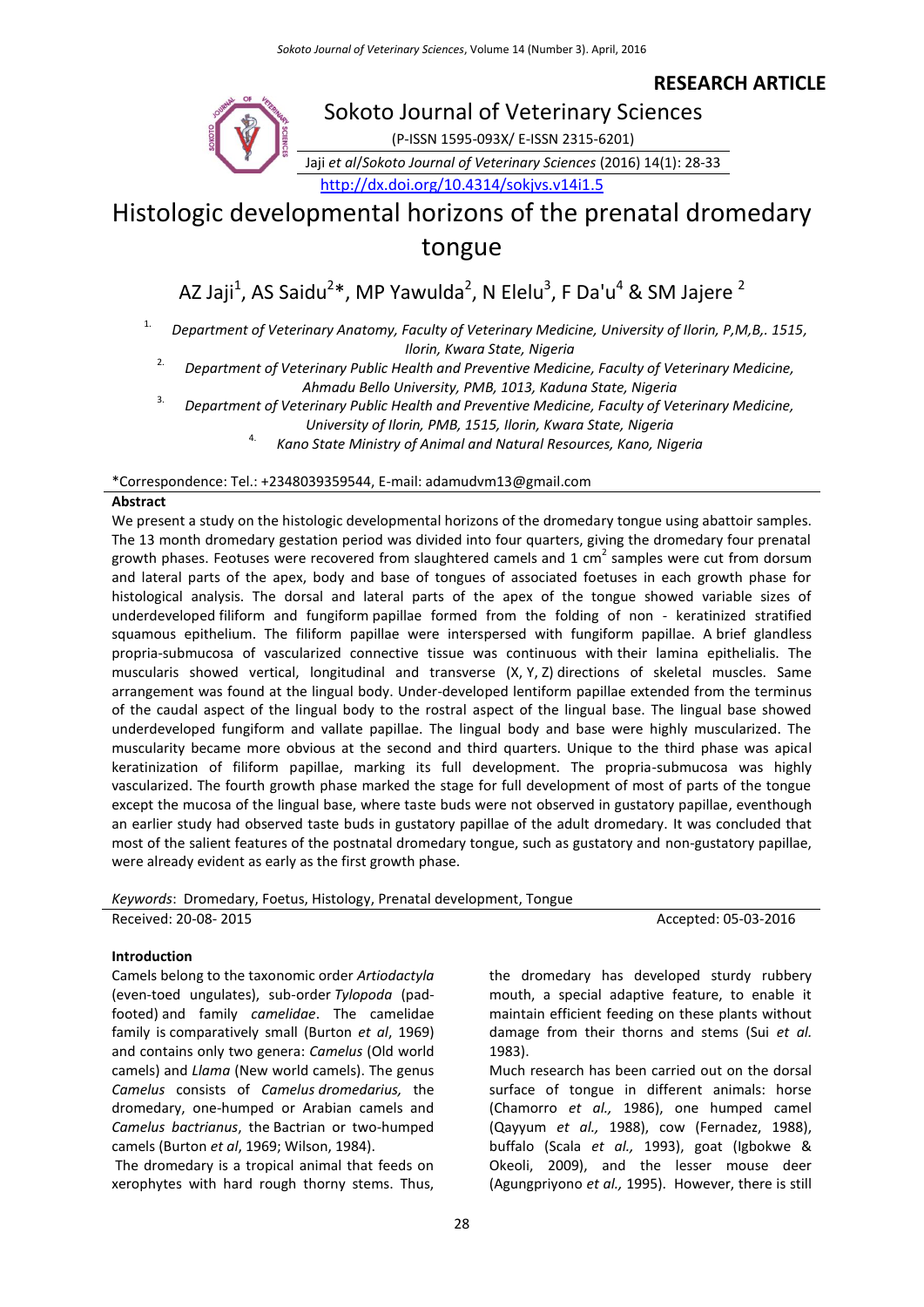dearth of information on the histology of the whole of this vital organ of the dromedary, especially the ones relating to its prenatal development. Most of the available histologic information only cantered on some aspects of the organ. This present study aims at complementing in filling of this gap through the provision of baseline prenatal histologic information on the four phases of development of the dromedary tongue. This will be vital in studying developmental malformations in this specie.

#### **Materials and Methods**

The thirteen months dromedary gestation period was divided into four quarters for the purpose of this study (Jaji *et al.,* 2011), giving the dromedary four prenatal growth phases. Immediately after recovery of foetuses from slaughtered camels at different quarters of gestation, about 2-4mm thick tissues were sampled from dorsum and lateral parts of the apex, body and base of the tongues of the foetuses for histological slide production. These samples were immediately fixed in 10% buffered formal saline, embedded in paraffin, sectioned at 5µm thickness and stained with Haematoxylin and Eosin (Baker & Silver, 1979).

The histological slides so produced were studied under light microscope at ×20 and ×40, magnifications of Olympus VAN-OX research microscope, for prenatal histological changes in the foetal dromedary tongues. Micrographs of relevant sections were then recorded.

#### **Results**

The dromedary tongue was grossly observed to be divided in a flat flexible apical part that is connected to a fixed oval basal part by a cylindrical body. However, histologically it is as follows:

#### *First growth phase (2-3 months)*

The dorsal and lateral surfaces of the lingual apex showed variable sizes of underdeveloped filiform and fungiform papillae formed by the folding of non - keratinized stratified squamous epithelium (Plate I). A brief glandless propria-submucosa of vascularized connective tissue was continuous with their lamina epithelialis. The muscularis showed vertical, longitudinal and transverse (X, Y, Z) directions of skeletal muscles. Same arrangement of layers extended up to the lingual

body. Under-developed lentiform papillae were seen to extend from the terminus aspect of the caudal aspect of the lingual body to the rostral aspect of the lingual base. The remaining parts of the lingual base except the lingual root showed under-developed fungiform and vallate papillae (Plate II). The lingual body and base were more muscularized than the apex. The vallate and fungiform papillae lacked taste buds.

#### *Second growth phase (3-6 months)*

The dorsal and lateral surfaces of the apical part of the tongue showed improvement in number and maturity of filiform (Plate III) and fungiform (Plate IV) papillae. Few lingual glands were found at the propria submucosae, which had also increased in vascularization. The lingual glands (Plate V) were seen to extend to the muscularis at different parts of the tongue. The lateral and dorsal parts of the terminal aspect of the caudal part of the lingual body showed, in addition to the filiform papillae, more developed lentiform papillae. This spanned to the rostral aspect of the tongue. The lingual base still showed under-developed fungiform (Plate V) and vallate papillae without taste buds. The lingual body and base showed increased muscularity.

#### *Third growth phase (6-9 months)*

At the mucosal level, the filiform papillae of the lingual apex were fully formed and keratinized. The fungiform and lentiform papillae were also fully developed at their respective locations at this stage. The propria-submucosae of the lingual apex and body had prominent blood vessels (Plate VI). Fungiform (Plate VII), vallate and conical papillae were also in advanced stages of development. Their propria-submucosa and muscularis were typical with those of the earlier growth phases but now developed.

#### *Fourth growth phase (9-13 months)*

The apical part of tongue showed filiform papillae with a highly keratinized stratified squamous epithelium. The propria-submucosa and muscularis were also typical of those of the earlier growth phases. Other parts of the tongue showed fully developed components except the lingual base where its gustatory papillae still lacked taste buds to characterize it.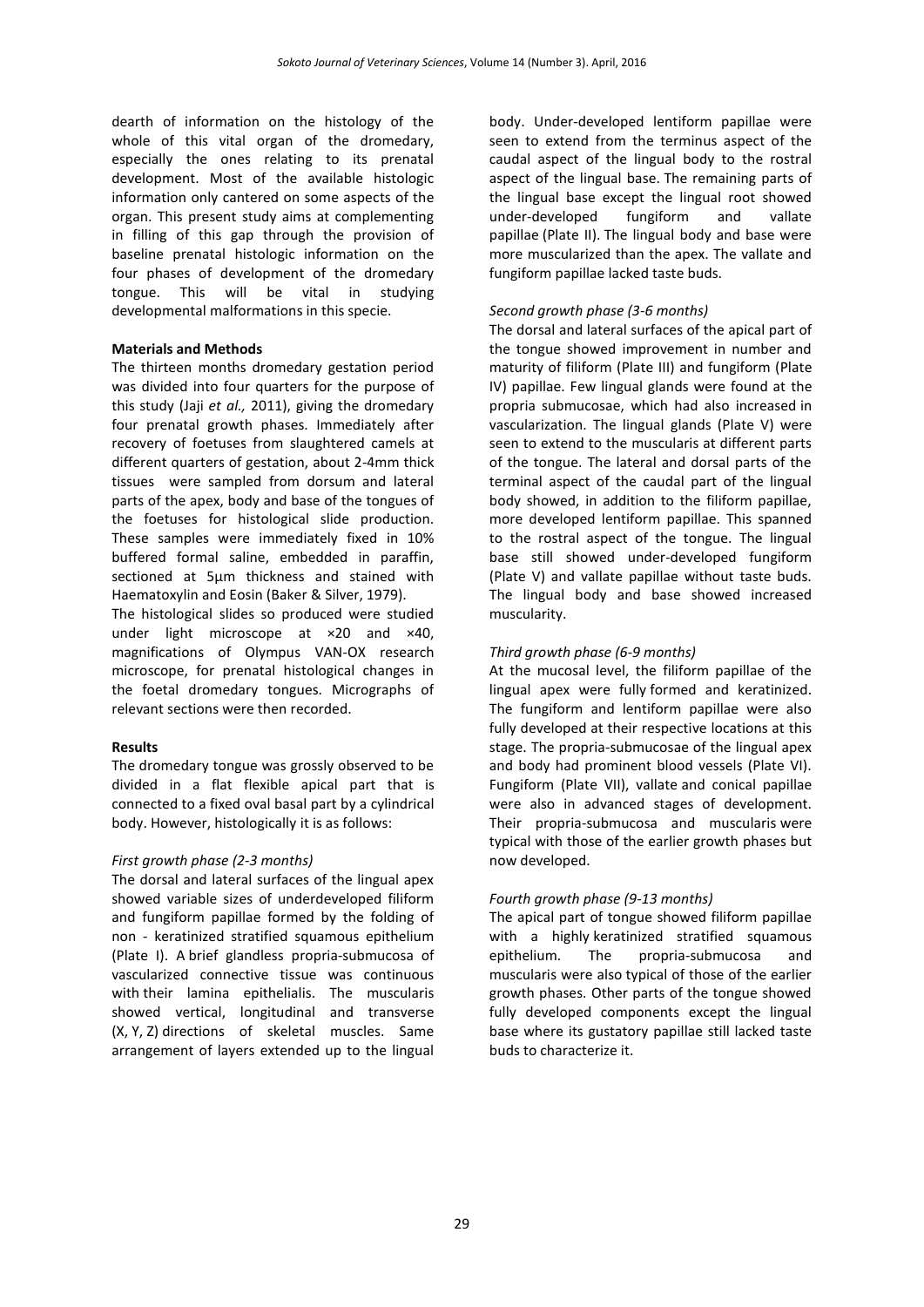

**Plate I**: Photomicrograph of the apex of a fetal dromedary tongue at first growth phase  $(2 - 3)$ months) showing the arrangement of its mucosa (Mu), propria-submucosa (P) and muscularis (M). H and E x40. Legend: F: Filifofm papillae, (arrows); had started forming, the propria-submucosa was vascularized and the muscularis had x, y, z direccted smooth muscle fibers



**Plate II**: Photomicrograph of the base of fetal dromedary tongue at first growth phase  $(2 - 3)$ months) showing the formation of fungiform papillae (arrow). Legend: Arrow; fungiform papillae, No taste bud was observed on the papillae. The muscularis (M) was made up of thick musculature. H and E x40



**Plate III**: Photomicrograph of the apex of a fetal dromedary tongue at second growth phase  $(3 - 6)$ months) showing the formation of filiform papillae (F). H and E x40. Legend: F; Filiform papillae; the apex of the papillae (arrows) was formed by non – keratinized stratified squamous epithelium and had tapering ends



**Plate IV**: Photomicrograph showing the formation of fungiform papillae (F) of the apex of a dromedary fetal tongue during the second growth phase (3-6 months). H and E x40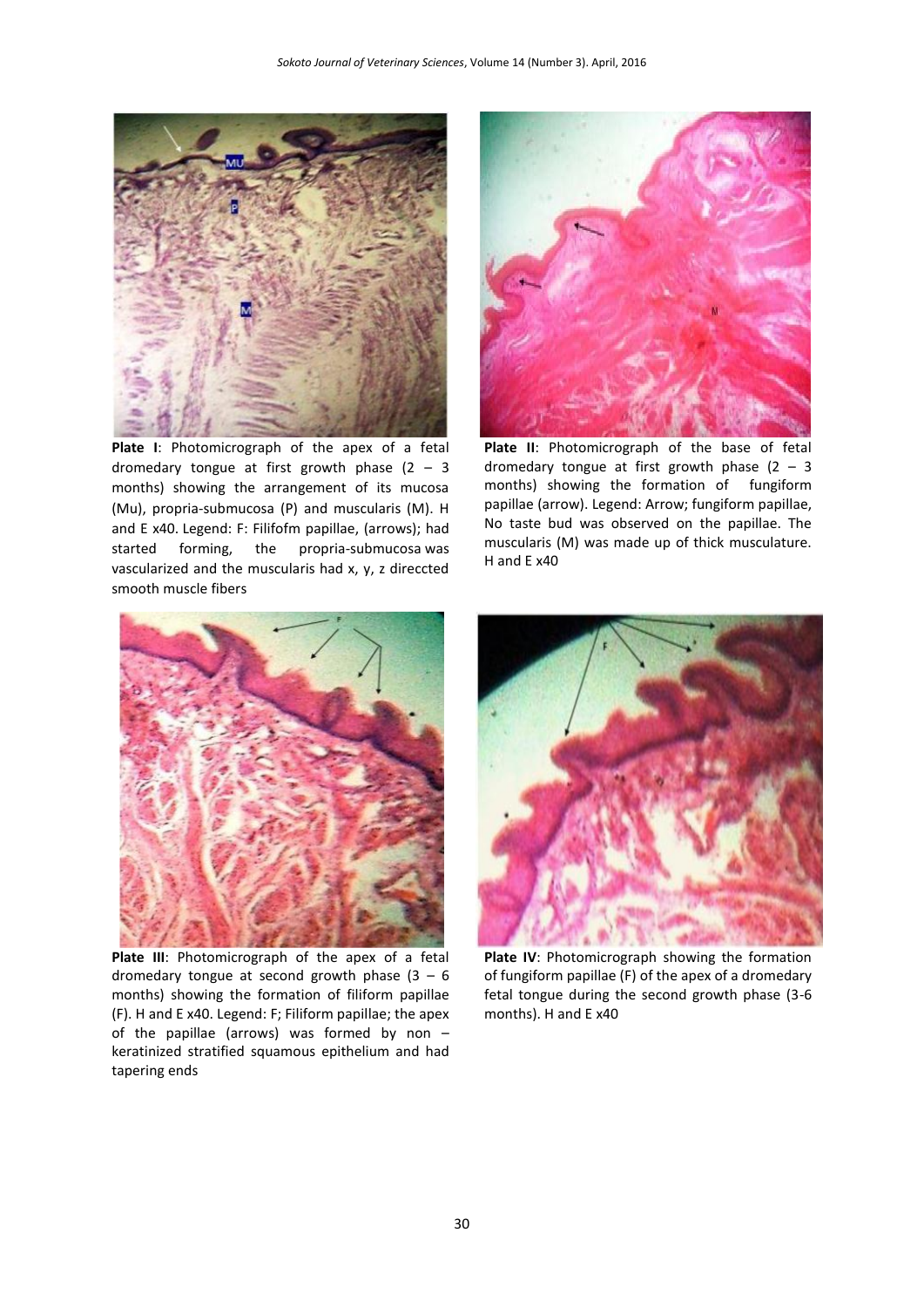

**Plate V**: Photomicrograph of the base of a fetal dromedary tongue at second growth phase  $(3 - 6)$ months) showing the arrangement of its layers into lamina epithelialis (LE), propria-submucosa (PS), and muscularis (M). H and E x 20. Legend: the mucosa had fungiform papillae (arrows), and propriasubmucosa and musculris have lingual glands under formation. The fungiform papillae still had no taste bud

#### **Discussion**

In the prenatal tongues studied, almost all the histological features of the lingual mucosae, propria submucosae and muscularis were evident right from the first growth phase (2-3 months approximately). Other phases were, to a larger extent, associated with maturity of components of these structures. At the first growth phase, the apical mucosa showed filiform papillae at variable levels of development. The stratified squamous epithelium has folded to form the filiform and fungiform papillae. The fungiform interspersed the filiform papillae. The filiform papillae were fully developed by the third quarter of gestation. The apical part of the mucosa of the full term dromedary tongue studied, showed numerous fully formed filiform papillae, slender, thread-like structures with highly keratinised stratified squamous epithelium. At this phase, the tongue was observed to have taken the normal shape of the adult dromedary tongue (Bello *et al.,* 2014). Stinson & Calhoun (1993) had described the filiform papillae in some domestic animals thus: the equine filiform papillae have thin cornified threads projecting above the surface; the cat has large papillae with caudally directed keratinised spine supported by more rounded rostral papillae with a thinner stratum corneum, each papilla has two prominences ; the filiform papillae of the dog may have two or more apices; the caudal one is



**Plate VI**: Photomicrograph of the apex of a fetal dromedary tongue at third growth phase  $(6 - 9)$ months) depicting the formation of filiform papillae, (arrows). The papillae are now covered with keratinized stratified squamous epithelium and have sharp tapering ends (Arrows), V; the propria submucosa was highly vascularized. H and E x20



Plate VII: Photomicrograph of the apex of a fetal dromedary tongue at third growth phase  $(6 - 9)$ months) showing the fully formed filiform papillae (arrows). H and E x20. Legend: the papillae had sharp tapperring ends made up keratinized stratified squamous epithelium; the propria sub-mucosa was highly vascularized (V)

larger and has a thicker stratum corneum than the other. Similarly, the filiform papillae were observed, in the present study, to be the dominant and most abundant papillae when compared to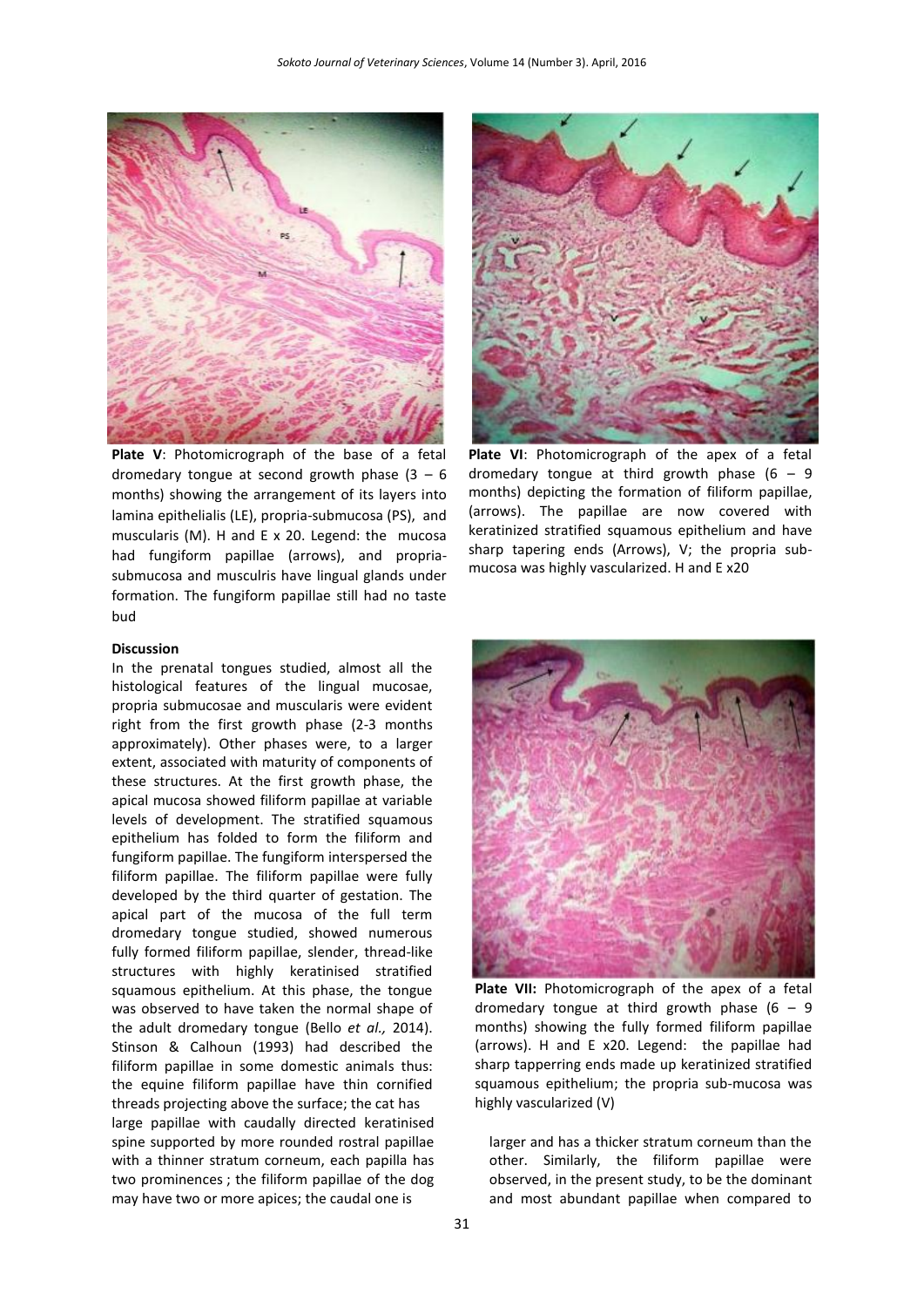other lingual papillae in some species (Morais & Watanabe, 1988; Estecondo *et al.,* 2001). The mucosae of the lateral and dorsal surfaces of the tongue base showed vallate and fungiform papillae with few filiform. The vallate and fungiform papillae were devoid of taste buds at the first growth phase up to full term in this study. Eurell & Frappier (2006) had described taste buds in gustatory papillae of adult dromedary. Few lingual glands (serous glands) started becoming obvious as from the second quarter, at the propria submucosa. The tunica muscularis showed vertical, longitudinal and transverse (X, Y, Z) arrangement of skeletal muscle directions. These peculiarities were common across the other growth phases with some minor variations in terms of development. The morphology and pattern of distribution of lingual papillae observed in this study conforms to those of previous studies (Morais & Watanabe, 1988; Estecondo *et al.,* 2001). The possession of the vallate, fungiform and filiform papillae by the dromedary tongue is a

#### **References**

- Agungpriyono S, Yamada J, Kitamura N, Nisa C, Sigit K & Yamamoto Y (1995). Morphplogy of the dorsal linqual papillae in the lesser mouse deer. *Journal of Anatomy,*  **187**:634-640.
- Baker FG & Silver RE (1979). Introduction to Medial Laboratory Technology. Butterworth Book, London. Pp 178-234.
- Bello A, Alimi OO, Sonfada ML, Umaru MA, Onu JE & Mahmud MA (2014). Histomorphometric study of the prenataldevelopmentof the circumvallate papillae of one-humped camel (*Camelus dromedarius*). *Internatinal Journal of Applied Research*, **1**(1): 31-34.
- Burton M, Burton R & Marshall C (1969). *The International Wildlife Encyclopaedia*. BPC Publishing Limited, New York, **10**: 1329- 1331.
- Chamorro C, de Pas P, Snad, val J & Fernadez G (1986). Comparative scanning electron microscopic study of the lingual papillae in two species of domestic mammals (*Equus cabullus* and *Bos taurus*). 1. Gustatory papillae. *Cells Tissues Organs*, **125**:83-87.
- Emura S, Okumura T, Chen H & Shoumura S (2006). Morphology of the lingual papillae in the raccoon dog and fox.*Okajimas Folia Anatomica Japonica,* **83**(3):73-76.
- Estecondo S, Codón SM & Casanave EB (2001). Scanning electron microscopy study of the dorsal surface of the tongue in *Chaetophractus vellerosus* (Mammalia,

peculiarity also observed in the bactrian camel (Peng *et al.,* 2008), ruminants, such as, sheep, goats (Kurtul & Atalgin, 2008), carnivores, such as, raccoon dog and fox (Emura *et al.,* 2006), silver fox (Jackowiak & Godynicki, 2004) and American beaver (Shindo *et al.,* 2006). However, these differ in the structure and pattern showed by the other Xenarthrans.

Propria submucosa of the full term dromedary tongue had vascularised loose connective tissue with prominent collagenous fibres, blood vessels and lingual glands. A similar account was given of the other ruminants (Eurell & Frappier, 2006). Tunica muscularis of the dromedary tongue showed vertical, longitudinal and transverse (X, Y, Z) directions of skeletal muscles.

Conclusively, most of the salient features of the postnatal dromedary tongues are already obvious as early as the first growth phase and fully established by the third quarter of gestation. However, the gustatory papillae are devoid of taste buds up to full term.

> Dasypodidae). *Review of Clinical Anatomy*, **19**(3): 245-52.

- Eurell JA & Frappier, BL (2006). Dellmann's Textbook of Veterinary Histology, sixth edition. Blackwell Publishing, USA. Pp 416.
- Fernadez M (1988). Comparative scanning electron microscopic study of the lingual papillae in two species of domestic mammals (*Equus cabullus* and *Bos taurus*). II. Mechanical papillae. *Acta Anatomica*, **132**(2): 120- 123.
- Igbokwe C & Okeoli C (2009). The morphological observation of some lingual papillae in the prenatal and prepuberal stages of red sokoto goat (*Capra hircus*). *International Journal of Morphology***, 27**(1):145-150.
- Jackowiak H & Godynicki S (2004). The scanning electron microscopic study of the lingual papillae in the silver fox (*Vulpesvulpesfulva*, Desmarest, 1820). *Annals of Anatomy*, **186**(2):179-183.
- Jaji AZ, Kwari HD, Ribadu AY & Sivachelvan MN (2011). Foetal age estimation in one – humped camel. *Sahel Journal of Veterinary Science*. **10**(1): 29-35.
- Kurtul I & Atalgin SH (2008). Scanning electron microscopic study on the structure of the lingual papillae of the Saanen goat. *Small Ruminant Research*, **80**(1): 52-56.
- Morais JO & Watanabe I (1988). Observaçoes morfológicas das papilaslinguais do tutu peba (Euphractus sexcinctus). Estudo aosmicroscópio sóptico e eletronico de